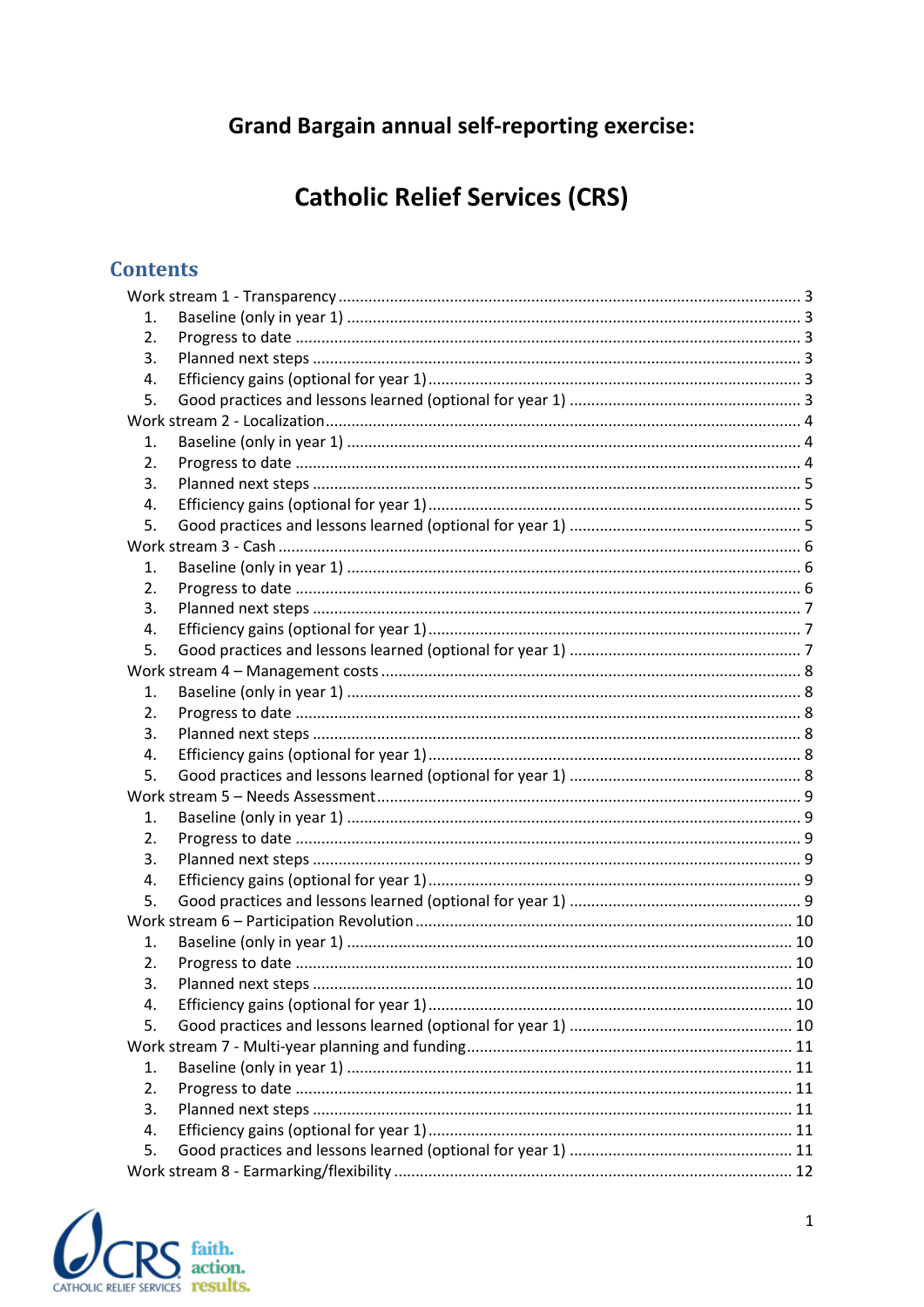| 1.             |  |
|----------------|--|
| 2.             |  |
| 3.             |  |
| 4.             |  |
| 5.             |  |
|                |  |
| $\mathbf 1$ .  |  |
| 2.             |  |
| 3.             |  |
| 4.             |  |
| 5.             |  |
|                |  |
| $\mathbf{1}$ . |  |
| 2.             |  |
| 3.             |  |
| 4.             |  |
| 5.             |  |
|                |  |

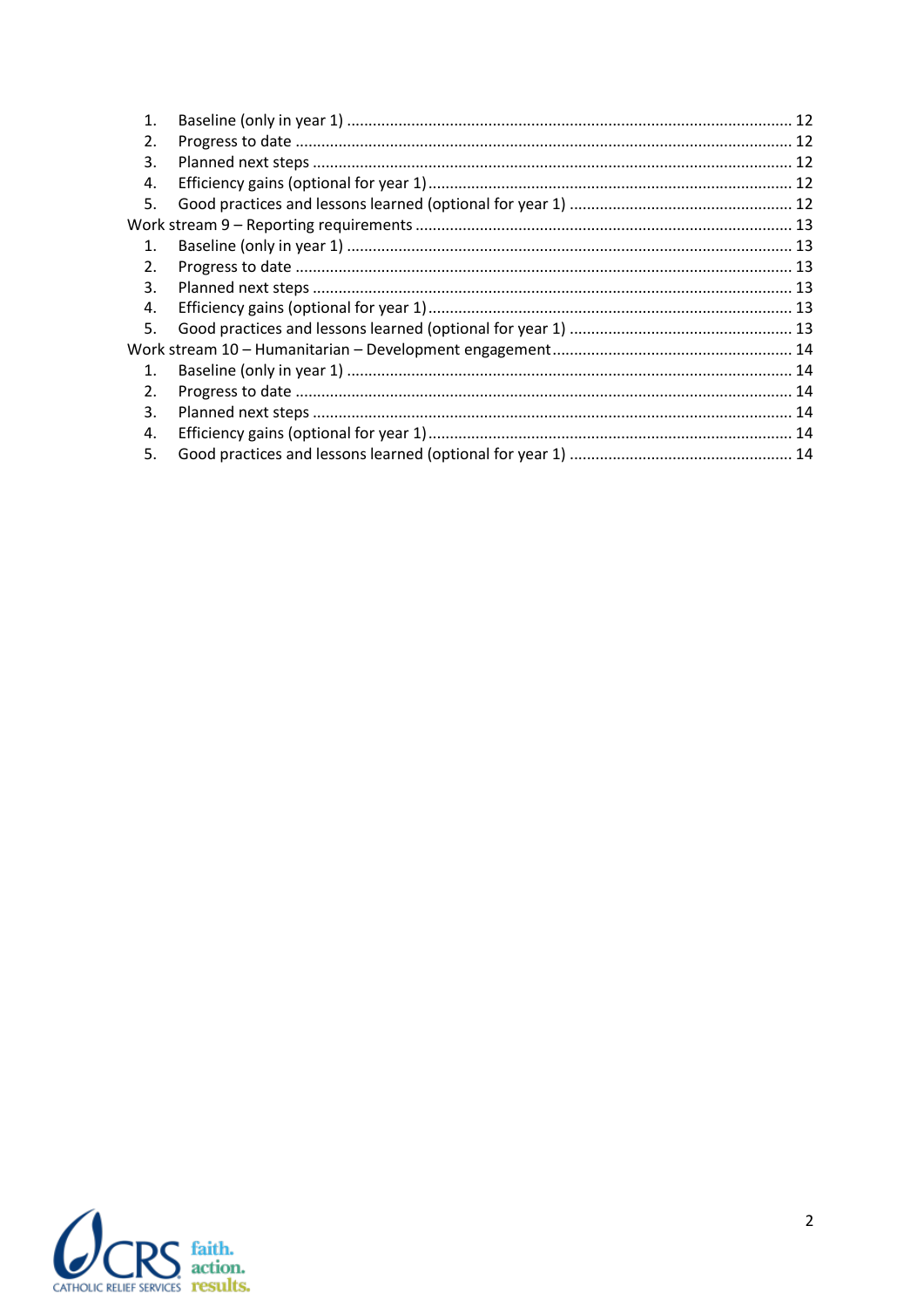# <span id="page-2-1"></span><span id="page-2-0"></span>**Work stream 1 - Transparency**

## **1. Baseline (only in year 1)**

Where did your organisation stand on the work stream and its commitments when the Grand Bargain was signed?

CRS has an internal system for maintaining data on our global programming, but is not currently reporting consistently through FTS or IATI.

#### <span id="page-2-2"></span>**2. Progress to date**

Which concrete actions have you taken (both internally and in cooperation with other signatories) to implement the commitments of the work stream?

#### <span id="page-2-3"></span>**3. Planned next steps**

What are the specific next steps which you plan to undertake to implement the commitments (with a focus on the next 2 years)?

 Improve CRS' ability to easily provide input into global reporting systems including IATI and FTS.

#### <span id="page-2-4"></span>**4. Efficiency gains (optional for year 1)**

Please indicate, qualitatively, efficiency gains associated with implementation of GB commitments and how they have benefitted your organisation and beneficiaries.

#### <span id="page-2-5"></span>**5. Good practices and lessons learned (optional for year 1)**

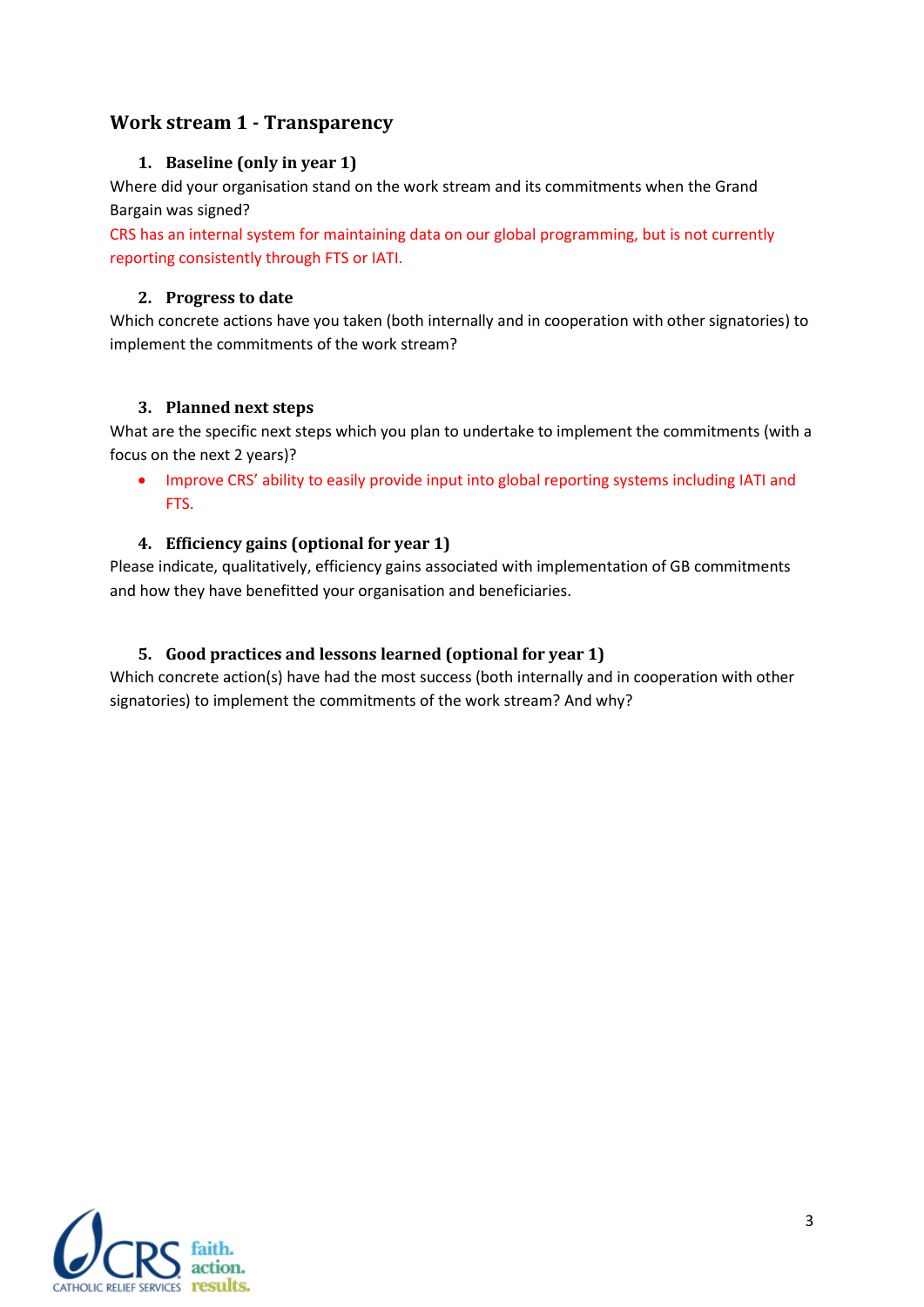# <span id="page-3-1"></span><span id="page-3-0"></span>**Work stream 2 - Localization**

## **1. Baseline (only in year 1)**

Where did your organisation stand on the work stream and its commitments when the Grand Bargain was signed?

Localization is a priority commitment to CRS and CRS has always had a focus on localization which is demonstrated in our investment in positive partnerships with local organizations (private and public) – based on mutual commitment, complementary purpose and shared resources.

CRS has also maintained and strengthened our focus on capacity strengthening over many years of learning. We have a defined approach (capacity building, institutional strengthening and accompaniment) and a suite of tested tools and guidance for our staff, partners and other organizations. Many of these tools/guidance can be found on our externally facing Institute for Capacity Strengthening [\(ICS\)](http://www.ics.crs.org/).

CRS has consistently invested our own resources in partnership and capacity strengthening. Prior to the GB (2015 Fiscal Year) CRS:

- Had a total of 1,717 partners (1,372 local NGOs, 76 local private sector, 269 public)
- Total of 258 million in sub grants to local partners
- Program Expenses in Capacity Strengthening 12.2 million

#### **2. Progress to date**

<span id="page-3-2"></span>Which concrete actions have you taken (both internally and in cooperation with other signatories) to implement the commitments of the work stream?

- Continued investment in Partnership and Capacity Strengthening (PCS).
- Populating and promoting internal and external use of the Institute for Capacity Strengthening which include guidance/tools for effective PCS, as well as learning resources for local partners.
- Shared partner assessments with other organizations to reduce duplication and burden.
- Commitment of over 2 million USD private resources for multi-year humanitarian capacity strengthening with a particular focus on more than 40 partners in the Middle East and Eastern/Southern Asia.
- Focus on more robust MEAL for PCS.
- Commitment of resources (funds/staffing) to promote field level implementation of GB localization commitment within the Nigeria response.
- Participation in localization work stream consultations/forums IASC HFTF, Charter 4 Change.
- Dedicated CS support to Caritas Africa through a position secondment and support to the development and roll out of the Caritas International Emergency Tool Kit that provides technical and funding guidance for the 165 member Caritas International Network.
- Development/Co-Chairing of a Caritas Sectoral Working Group on Shelter and Settlement with prioritizes southern membership, capacity strengthening and south/south technical assistance.
- In 2016 (Fiscal Year)

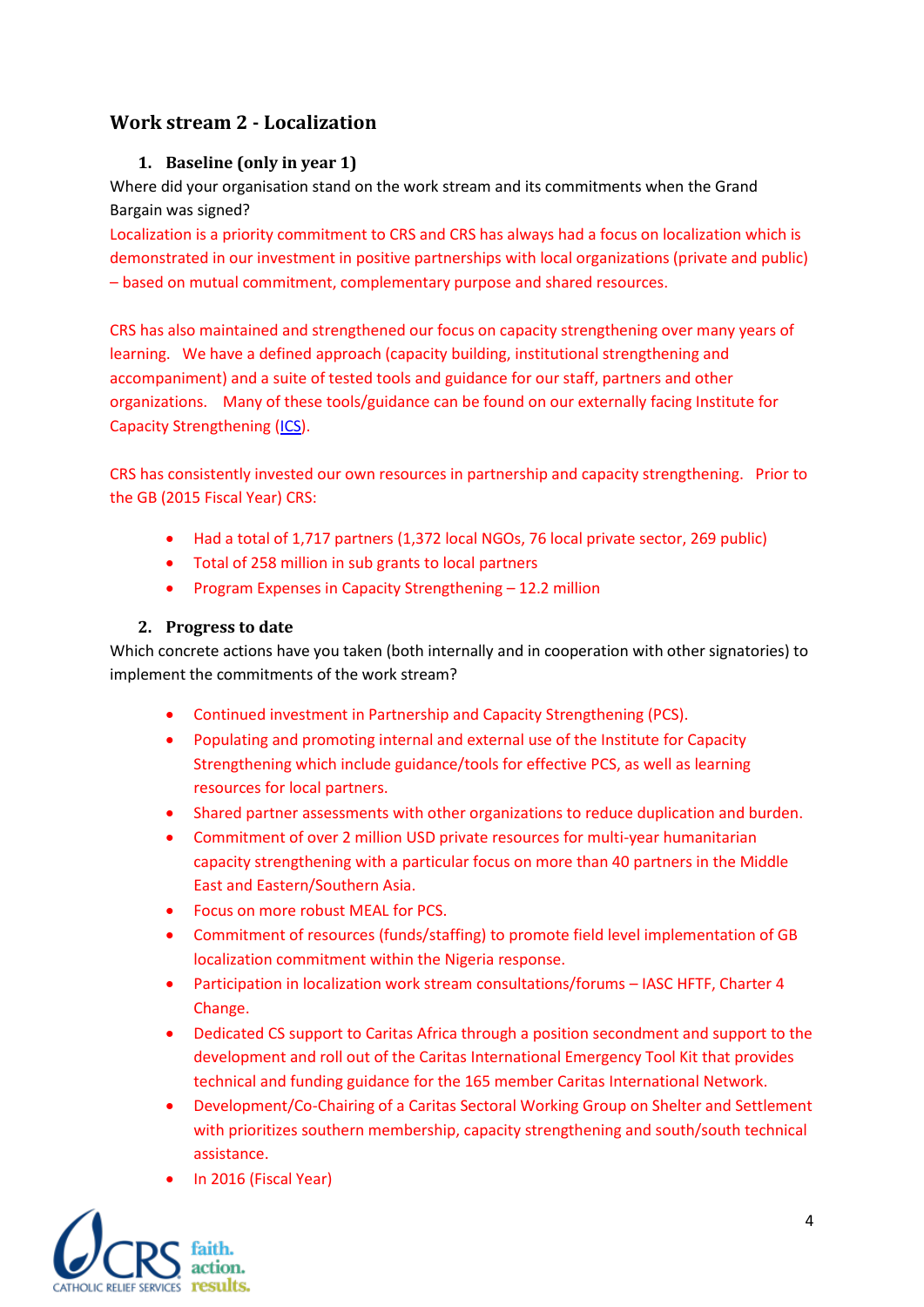- o Had a total of 1,962 partners (1,574 local NGOs, 97 local private sector, 291 public)
- o Total of 295 million in sub grants to local partners
- o Program Expenses in Capacity Strengthening 26 million

## **3. Planned next steps**

<span id="page-4-0"></span>What are the specific next steps which you plan to undertake to implement the commitments (with a focus on the next 2 years)?

In addition to continuing with the activities outlined above, other areas of focus over the next two years will include:

- Sharing outcomes of field level GB localization work stream implementation through identified forums (PEER Project outcomes, Caritas Ukraine local partner case study, Nigeria field level implementation outcomes).
- Streamlining/consolidating capacity assessment tools and promoting flexibility in use based on context/type of partnership (organizational capacity assessment, sub recipient financial management assessment, Caritas Management Standards assessment).
- Accessing external funding for partner capacity strengthening, piloting innovation in MEAL for CS (using various methodologies like Sense Maker), and building the evidence base for CS.
- Partnering with other agencies with common localization objectives for greater impact and resource sharing.
- Promote integrated and area based coordination as a means of promoting local leadership/participation in coordination.
- Support localization focused initiatives within other work streams cash, participation revolution, and humanitarian/development nexus.

## <span id="page-4-1"></span>**4. Efficiency gains (optional for year 1)**

Please indicate, qualitatively, efficiency gains associated with implementation of GB commitments and how they have benefitted your organisation and beneficiaries.

This is a work in progress. CRS is carrying out focused studies and using MEAL within projects to determine the impact of our capacity strengthening on program quality. We also want to look at improvement quality of partnership, improved visibility for local partners and impact of streamlining and sharing partner assessment outcomes.

## <span id="page-4-2"></span>**5. Good practices and lessons learned (optional for year 1)**

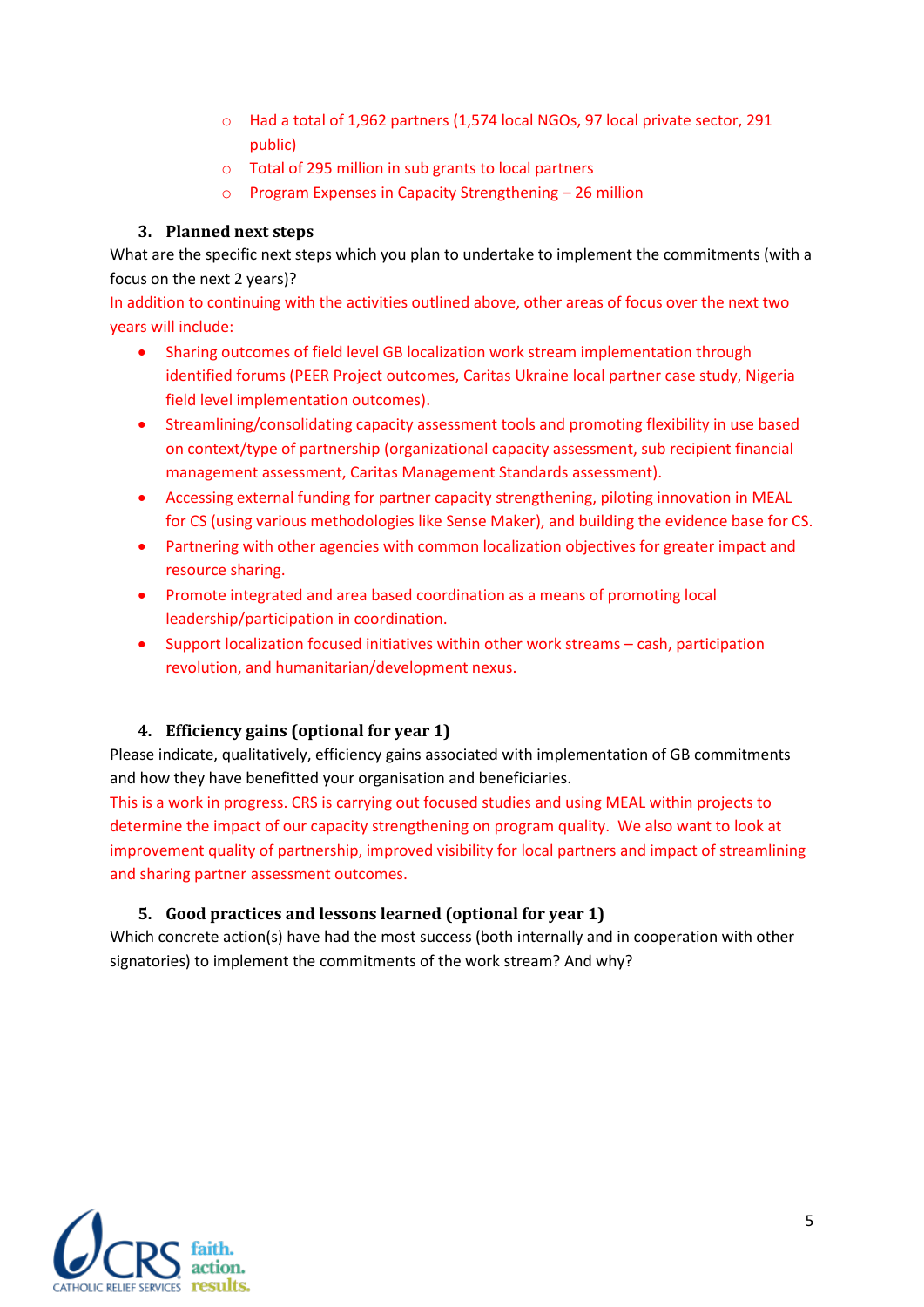# <span id="page-5-1"></span><span id="page-5-0"></span>**Work stream 3 - Cash**

# **1. Baseline (only in year 1)**

Where did your organisation stand on the work stream and its commitments when the Grand Bargain was signed?

Cash programming when appropriate has been a priority for CRS under our current strategy which stated in 2013. Since this time, CRS has invested in building our/local partner cash readiness, contributing to the evidence base and supporting country level cash coordination. In 2015 (Fiscal Year) the value of CRS' CTP was estimated at over 30 million.

## <span id="page-5-2"></span>**2. Progress to date**

Which concrete actions have you taken (both internally and in cooperation with other signatories) to implement the commitments of the work stream?

- CRS is a member of the CaLP TWG.
- CRS is working with up to four (4) CRS country program teams on a one-on-one mentorship program to support better market monitoring in country (MARKit mentorship program) – through September 2017.
- CRS has signed a global agreement with Red Rose for a central Cash and Asset Transfer (CAT) system that can manage all cash and asset transfers across the CRS world, as needed, and data can be viewed and tracked centrally.
- CRS is "co-champion" with Save the Children to coordinate 14 NGOs plus CaLP to develop an NGO platform for delivering cash effectively and at scale, the Collaborative Cash Delivery (CCD) platform. The team has 15 members, regular steering committee calls, an approved concept note, and is beginning to identify countries to implement preparedness and improved collaboration activities. The CCD is working with CaLP and an ongoing ERC program to develop and contribute to a model for measuring efficiency and effectiveness of cash consortia and other models of collaborative cash programming.
- CRS has drafted a cash preparedness strategy and will be rolling out cash preparedness activities in 2 countries through September 2017; this includes researching and developing global agreements with regional or global service providers that can delivery cash in the most appropriate way (i.e. mobile money, remittances, prepaid cards) quickly. CRS has renewed its global agreement with Swift prepaid Visa.
- CRS maintains an active global Cash WG across headquarters departments, to improve cash preparedness through coordinated and streamlined policies, systems, and support. CRS has created operational guidance for cash programming.
- CRS/ Somalia is implementing a NetHope learning project to test and research different CTP delivery modalities.
- CRS continues to work with the Electronic Cash Transfer Learning Action Network (ELAN) and Mercy Corp in developing good practices in electronic data management. CRS contributed to a report on data privacy and protection in Nigeria that is now available publicly [\(ELAN\)](http://www.cashlearning.org/downloads/elan-data-protection-case-studynigeria-final.pdf?mc_cid=cd8d51990c&mc_eid=089d8ee473)
- CRS is working with CaLP and Samaritan's Purse, through a USAID TOPS grant, to research good practices in multiple modality or flexible programming – through summer 2017.
- At least eight CRS Country programs are using Electronic cash/voucher platforms or Mobile Money.
- Partnering with Johns Hopkins University on operations research on the use of cash in meeting the needs of at risk women and girls within the Europe Refugee/Migrant Response.
- \$31.3m in cash/ vouchers transferred in Fiscal Year 2016 in 45 countries.

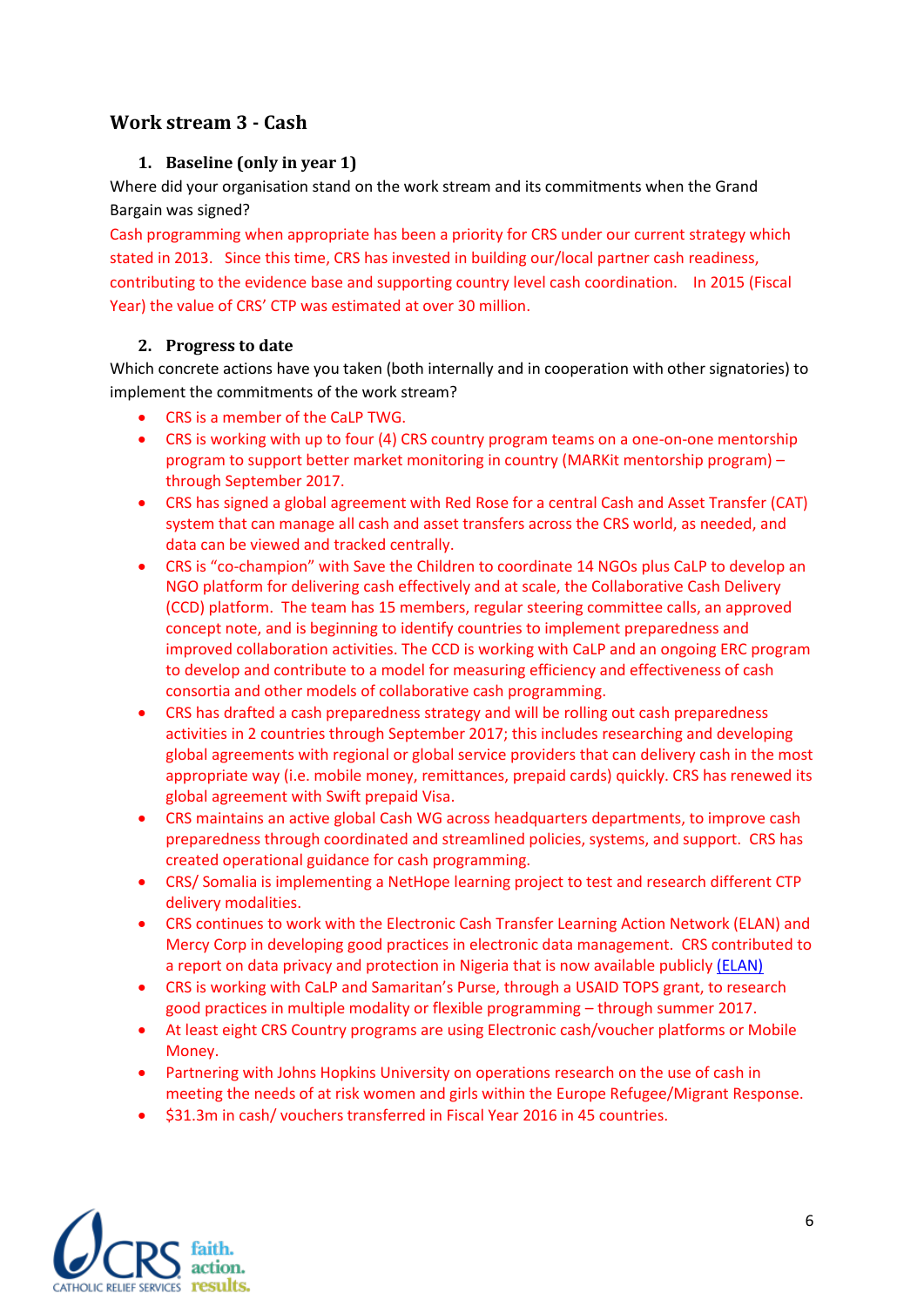#### **3. Planned next steps**

<span id="page-6-0"></span>What are the specific next steps which you plan to undertake to implement the commitments (with a focus on the next 2 years)? In addition to continuing to move forward on efforts mentioned above:

- Serve as a key member of the NGO Cash Platform potential in country lead role for a focus country or the role of host for the Platform.
- Continue to contribute to evidence base in coordination with other cash actors as well as building cash readiness of CRS country programs and local partners.
- Contribute to in country cash coordination through a co-lead role or technical role.
- Make use of the CAT within both development and humanitarian programming as a means of contributing to data sharing.
- Revise systems and policies as a means of enhancing CRS' ability to effectively/efficiently implement cash programming.
- Contribute to efforts focused on developing indicators for cash programming.
- Update, enhance based on learning and share CRS' MARKit tool.

#### <span id="page-6-1"></span>**4. Efficiency gains (optional for year 1)**

Please indicate, qualitatively, efficiency gains associated with implementation of GB commitments and how they have benefitted your organisation and beneficiaries.

#### <span id="page-6-2"></span>**5. Good practices and lessons learned (optional for year 1)**

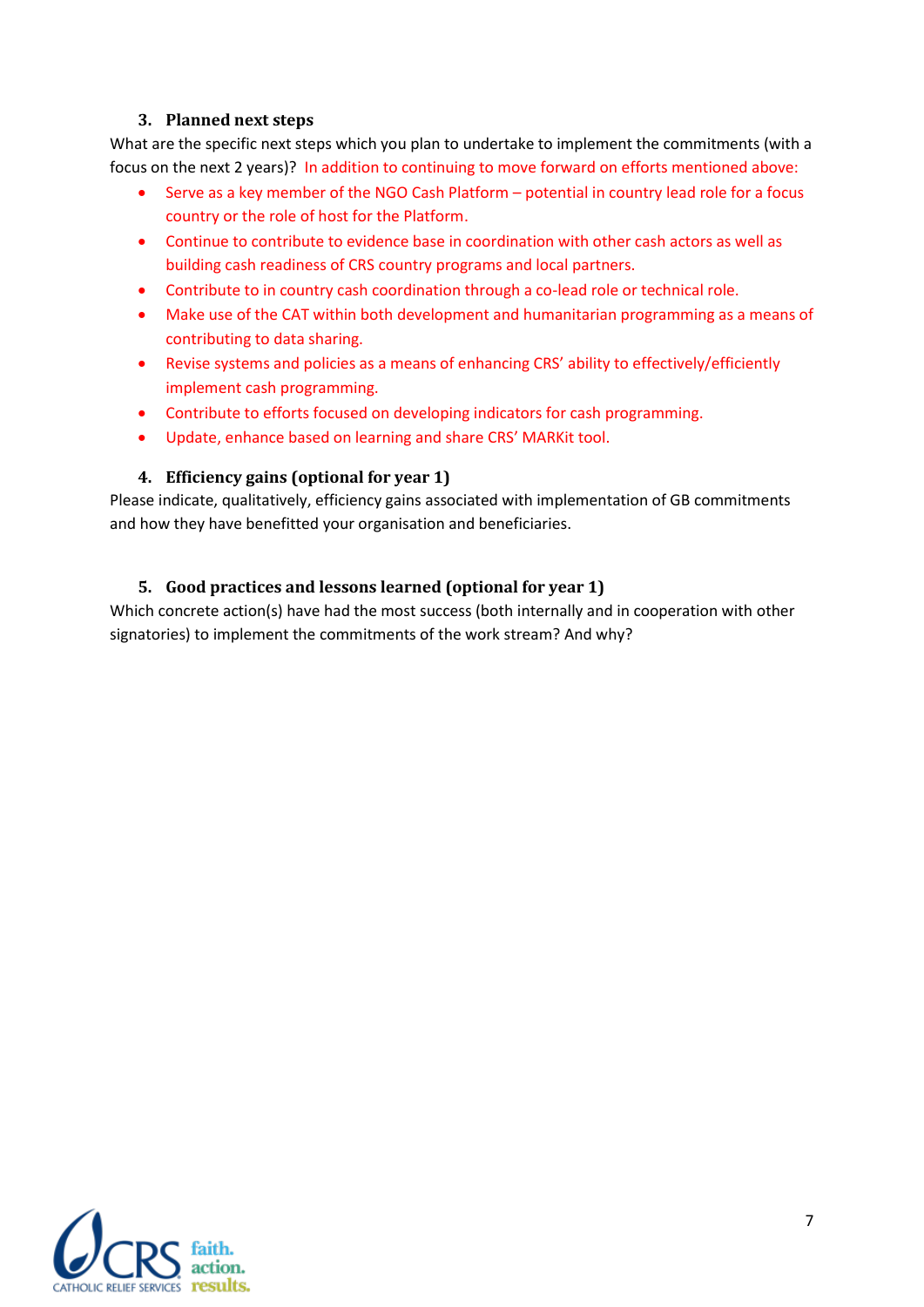# <span id="page-7-1"></span><span id="page-7-0"></span>**Work stream 4 – Management costs**

## **1. Baseline (only in year 1)**

Where did your organisation stand on the work stream and its commitments when the Grand Bargain was signed?

## <span id="page-7-2"></span>**2. Progress to date**

Which concrete actions have you taken (both internally and in cooperation with other signatories) to implement the commitments of the work stream?

## <span id="page-7-3"></span>**3. Planned next steps**

What are the specific next steps which you plan to undertake to implement the commitments (with a focus on the next 2 years)?

# <span id="page-7-4"></span>**4. Efficiency gains (optional for year 1)**

Please indicate, qualitatively, efficiency gains associated with implementation of GB commitments and how they have benefitted your organisation and beneficiaries.

# <span id="page-7-5"></span>**5. Good practices and lessons learned (optional for year 1)**

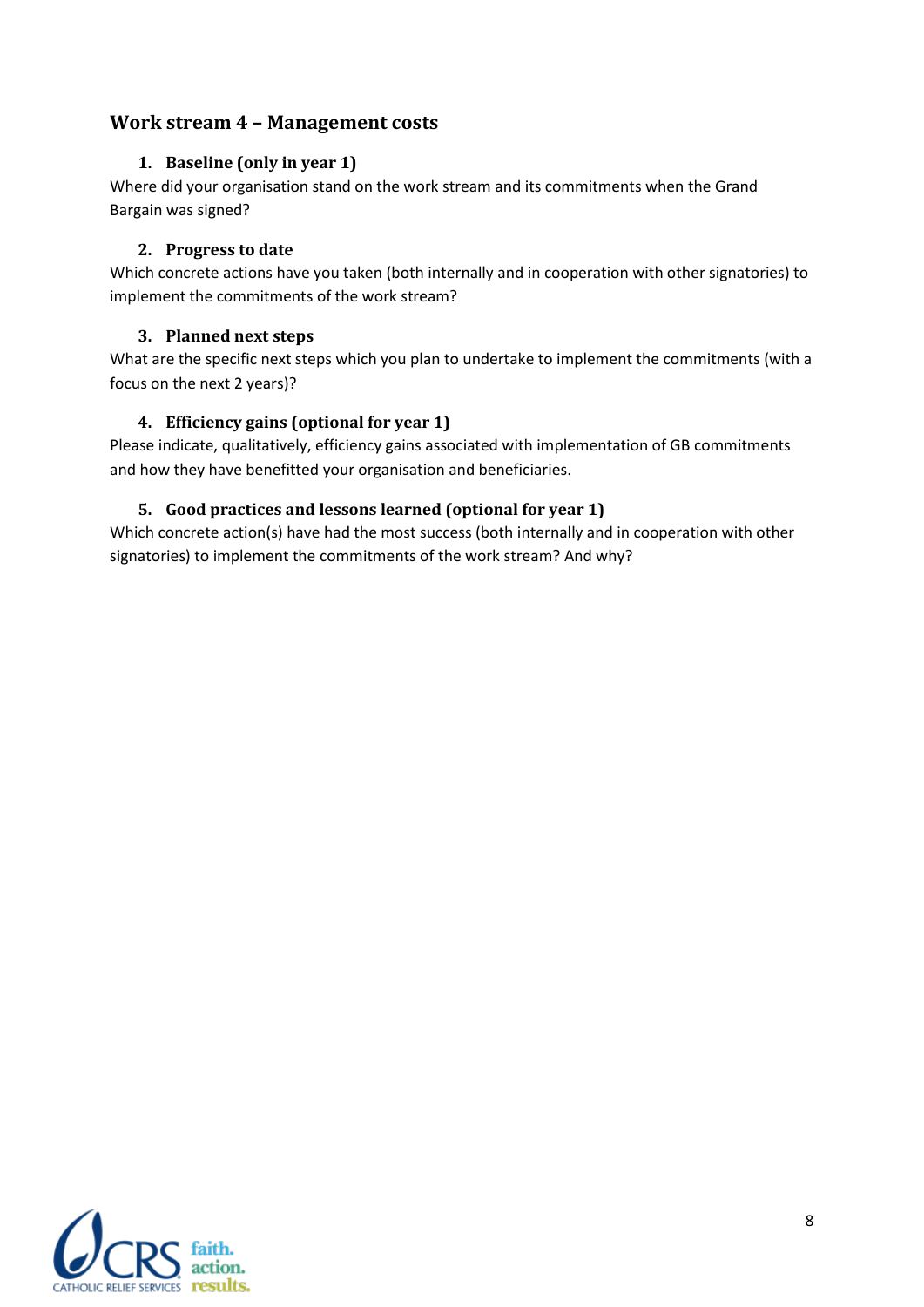# <span id="page-8-1"></span><span id="page-8-0"></span>**Work stream 5 – Needs Assessment**

## **1. Baseline (only in year 1)**

Where did your organisation stand on the work stream and its commitments when the Grand Bargain was signed?

## <span id="page-8-2"></span>**2. Progress to date**

Which concrete actions have you taken (both internally and in cooperation with other signatories) to implement the commitments of the work stream?

- Promoting field level coordination for assessments amongst CRS teams and partners.
- Promoting area based coordination (multi sectoral) which would contribute to better coordination of assessments within a given target area.

## <span id="page-8-3"></span>**3. Planned next steps**

What are the specific next steps which you plan to undertake to implement the commitments (with a focus on the next 2 years)?

Continue with the above, as well as provide field level input into global discussion on coordinated needs assessment.

## <span id="page-8-4"></span>**4. Efficiency gains (optional for year 1)**

Please indicate, qualitatively, efficiency gains associated with implementation of GB commitments and how they have benefitted your organisation and beneficiaries.

## <span id="page-8-5"></span>**5. Good practices and lessons learned (optional for year 1)**

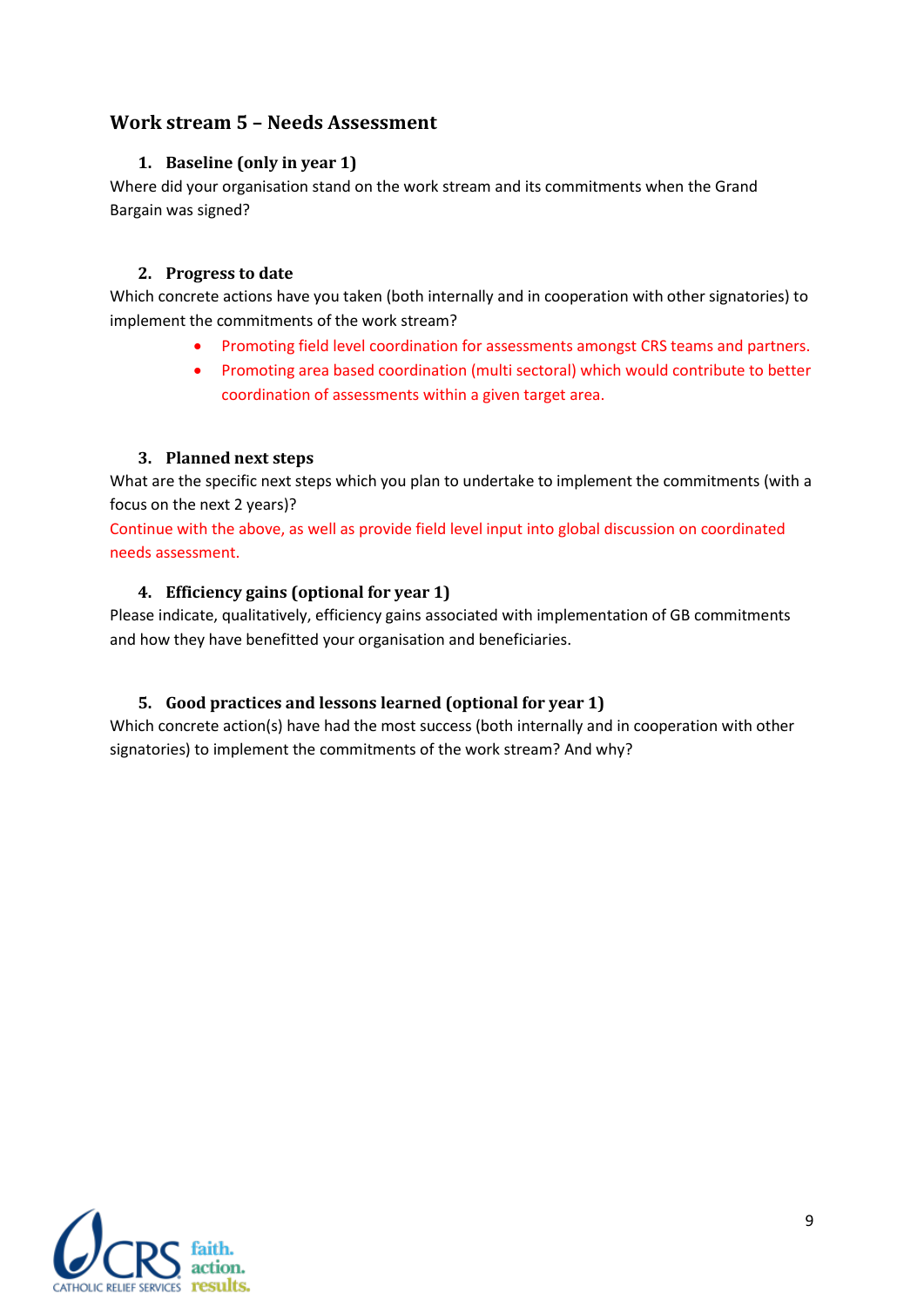# <span id="page-9-1"></span><span id="page-9-0"></span>**Work stream 6 – Participation Revolution**

## **1. Baseline (only in year 1)**

Where did your organisation stand on the work stream and its commitments when the Grand Bargain was signed?

Accountability to affected populations is at the center of CRS' humanitarian programing. This is demonstrated through the requirement of all programs to have beneficiary feedback mechanisms (part of the CRS MEAL Policy), a commitment to Protection Mainstreaming which includes ensuring participation of affected populations. CRS' sectoral interventions are context specific and build on local input and capacity. In addition, our efforts to promote area based coordination is expected to contribute to greater participation, leadership from and accountability to affected populations.

#### <span id="page-9-2"></span>**2. Progress to date**

Which concrete actions have you taken (both internally and in cooperation with other signatories) to implement the commitments of the work stream?

- Participating in the PRM and SCHR led discussions on PR. Provided feedback on definition and Plan of Action.
- Providing leadership in the updating of the MEAL section for the new SPHERE manual.
- Developed an online training module on MEAL in Emergencies that includes a section on Accountability. This Module is available on Disaster ready and the CRS ICS.
- Working in coordination with three other Caritas Agencies (CAFOD, Trocaire, Caritas Australia) in the development of tools/guidance on Protection Mainstreaming which has Accountability as one of eight core components.
- Developed and field tested a multi project beneficiary feedback system in the DRC.
- Prioritizing capacity strengthening in Core Humanitarian Standards for CRS and Partners.
- Have presented in a number of forums the benefits of area based coordination.

#### <span id="page-9-3"></span>**3. Planned next steps**

What are the specific next steps which you plan to undertake to implement the commitments (with a focus on the next 2 years)?

Continue with the efforts noted above with a greater emphasis on progress at the field level and sharing of learning and best practices.

#### <span id="page-9-4"></span>**4. Efficiency gains (optional for year 1)**

Please indicate, qualitatively, efficiency gains associated with implementation of GB commitments and how they have benefitted your organisation and beneficiaries.

## <span id="page-9-5"></span>**5. Good practices and lessons learned (optional for year 1)**

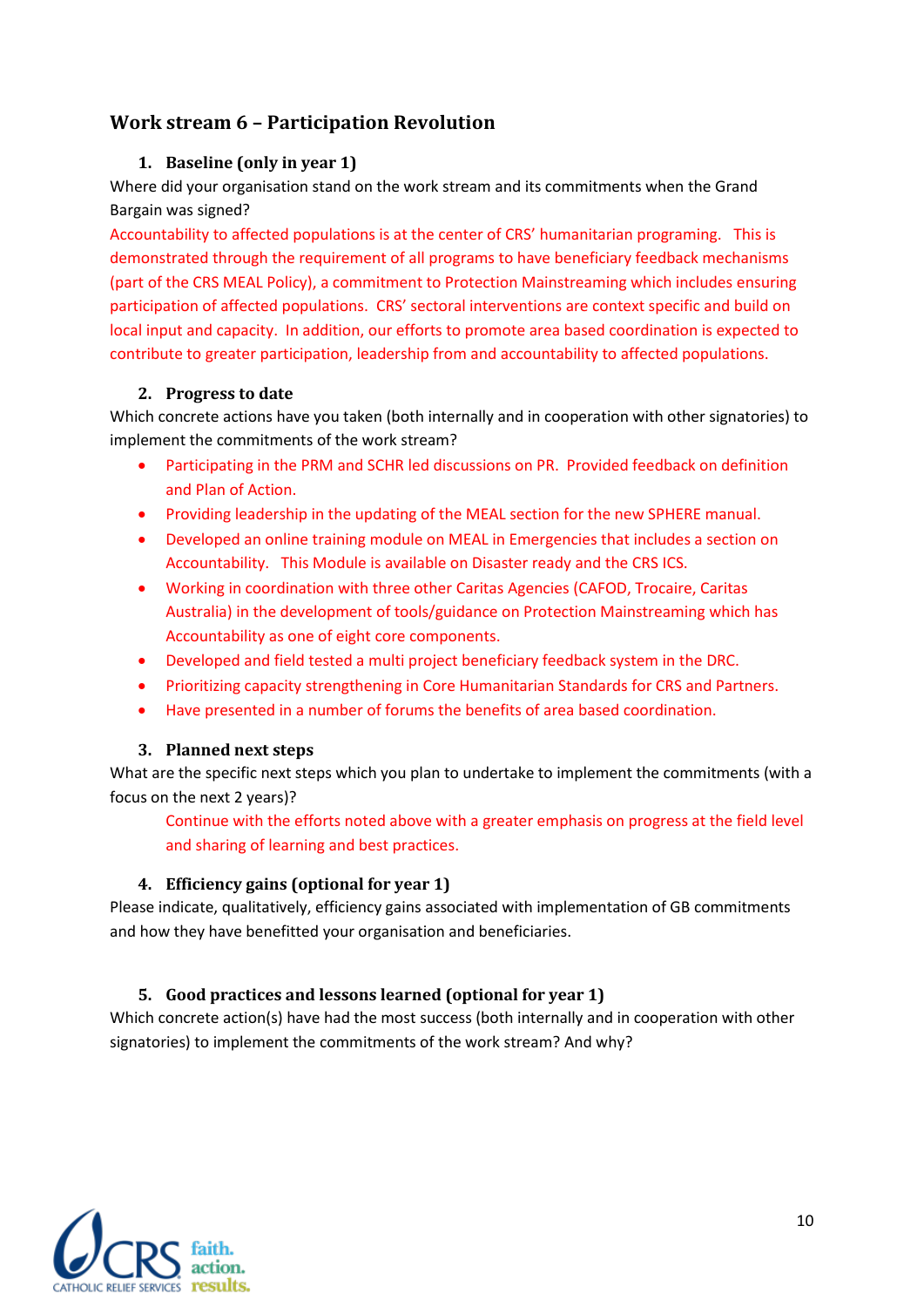# <span id="page-10-1"></span><span id="page-10-0"></span>**Work stream 7 - Multi-year planning and funding**

## **1. Baseline (only in year 1)**

Where did your organisation stand on the work stream and its commitments when the Grand Bargain was signed?

#### <span id="page-10-2"></span>**2. Progress to date**

Which concrete actions have you taken (both internally and in cooperation with other signatories) to implement the commitments of the work stream?

> Contributing to discussions on the benefits of multiyear funding, especially in terms of the contribution to the sustainability of local organizations.

#### <span id="page-10-3"></span>**3. Planned next steps**

What are the specific next steps which you plan to undertake to implement the commitments (with a focus on the next 2 years)?

Continue with the efforts outlined above.

## <span id="page-10-4"></span>**4. Efficiency gains (optional for year 1)**

Please indicate, qualitatively, efficiency gains associated with implementation of GB commitments and how they have benefitted your organisation and beneficiaries.

## <span id="page-10-5"></span>**5. Good practices and lessons learned (optional for year 1)**

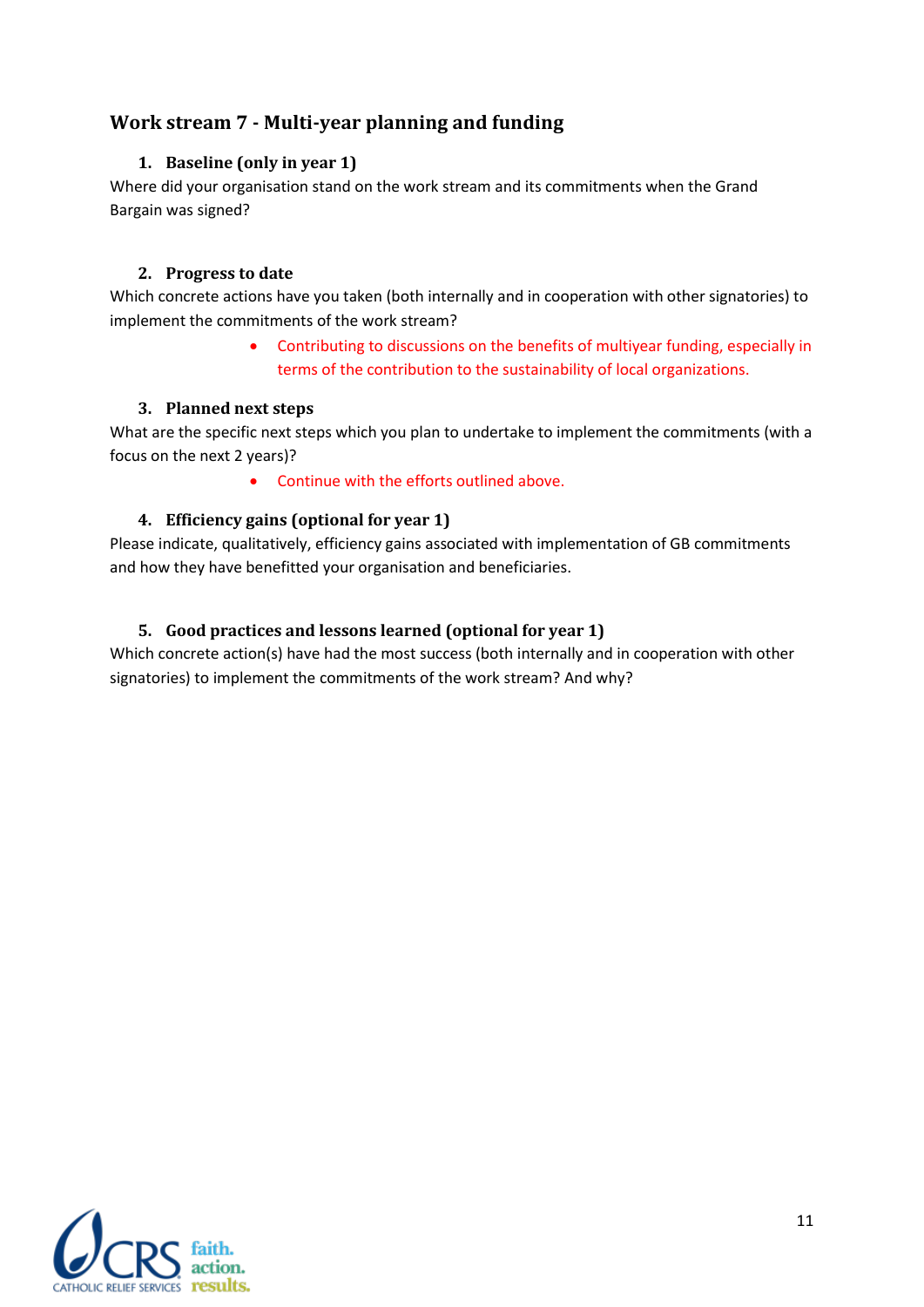# <span id="page-11-1"></span><span id="page-11-0"></span>**Work stream 8 - Earmarking/flexibility**

## **1. Baseline (only in year 1)**

Where did your organisation stand on the work stream and its commitments when the Grand Bargain was signed?

#### <span id="page-11-2"></span>**2. Progress to date**

Which concrete actions have you taken (both internally and in cooperation with other signatories) to implement the commitments of the work stream?

#### <span id="page-11-3"></span>**3. Planned next steps**

What are the specific next steps which you plan to undertake to implement the commitments (with a focus on the next 2 years)?

## <span id="page-11-4"></span>**4. Efficiency gains (optional for year 1)**

Please indicate, qualitatively, efficiency gains associated with implementation of GB commitments and how they have benefitted your organisation and beneficiaries.

# <span id="page-11-5"></span>**5. Good practices and lessons learned (optional for year 1)**

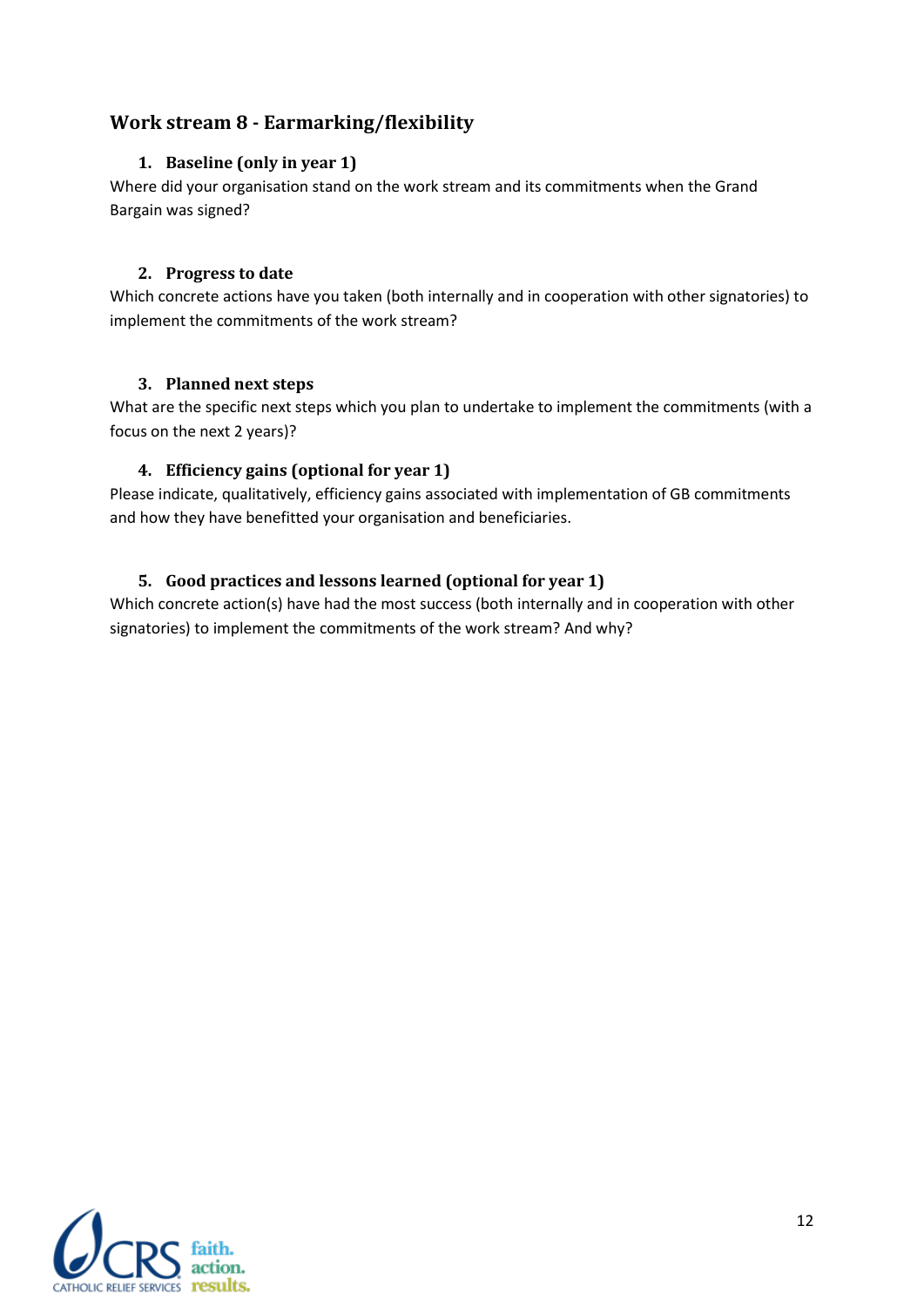# <span id="page-12-1"></span><span id="page-12-0"></span>**Work stream 9 – Reporting requirements**

## **1. Baseline (only in year 1)**

Where did your organisation stand on the work stream and its commitments when the Grand Bargain was signed?

#### <span id="page-12-2"></span>**2. Progress to date**

Which concrete actions have you taken (both internally and in cooperation with other signatories) to implement the commitments of the work stream?

#### <span id="page-12-3"></span>**3. Planned next steps**

What are the specific next steps which you plan to undertake to implement the commitments (with a focus on the next 2 years)?

- <span id="page-12-4"></span> Provide input into discussion on how to streamline reporting as a means of allowing for more time for program implementation.
- Serve as a pilot agency for testing new reporting requirements under efforts in the planning by ICVA and donors.

Identify opportunities to streamline reporting requirements for local partners.

## **4. Efficiency gains (optional for year 1)**

Please indicate, qualitatively, efficiency gains associated with implementation of GB commitments and how they have benefitted your organisation and beneficiaries.

## <span id="page-12-5"></span>**5. Good practices and lessons learned (optional for year 1)**